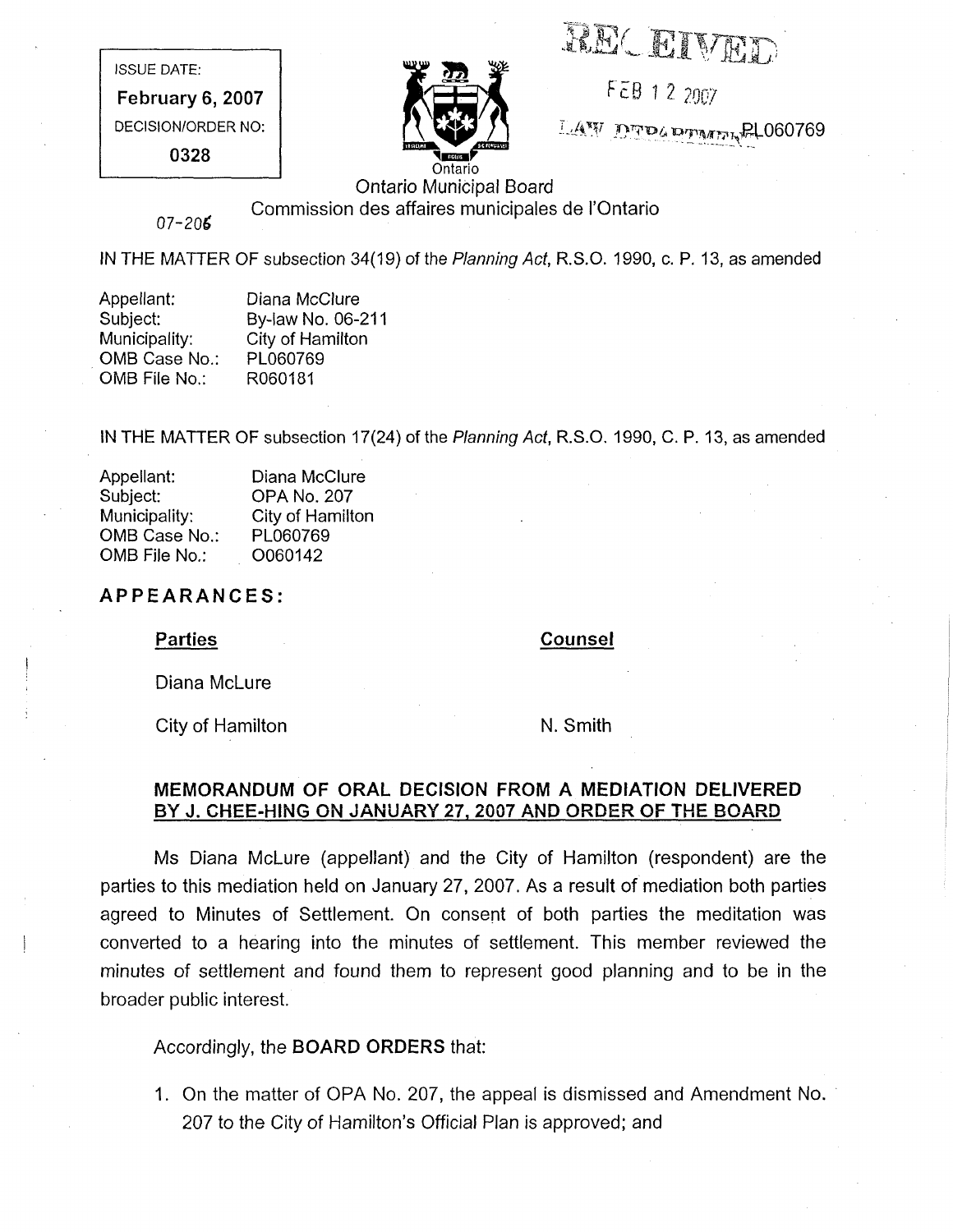° On the matter of Zoning By-law No. 06-211, the appeal is allowed and Zoning By-law No. 06-211 is hereby amended in the manner as set out in Attachment 1. The Board authorizes the municipal clerk to assign a number to this by-law for record keeping purposes.

These are the Orders of the Board.

"J. Chee-Hing"

J. CHEE-HING MEMBER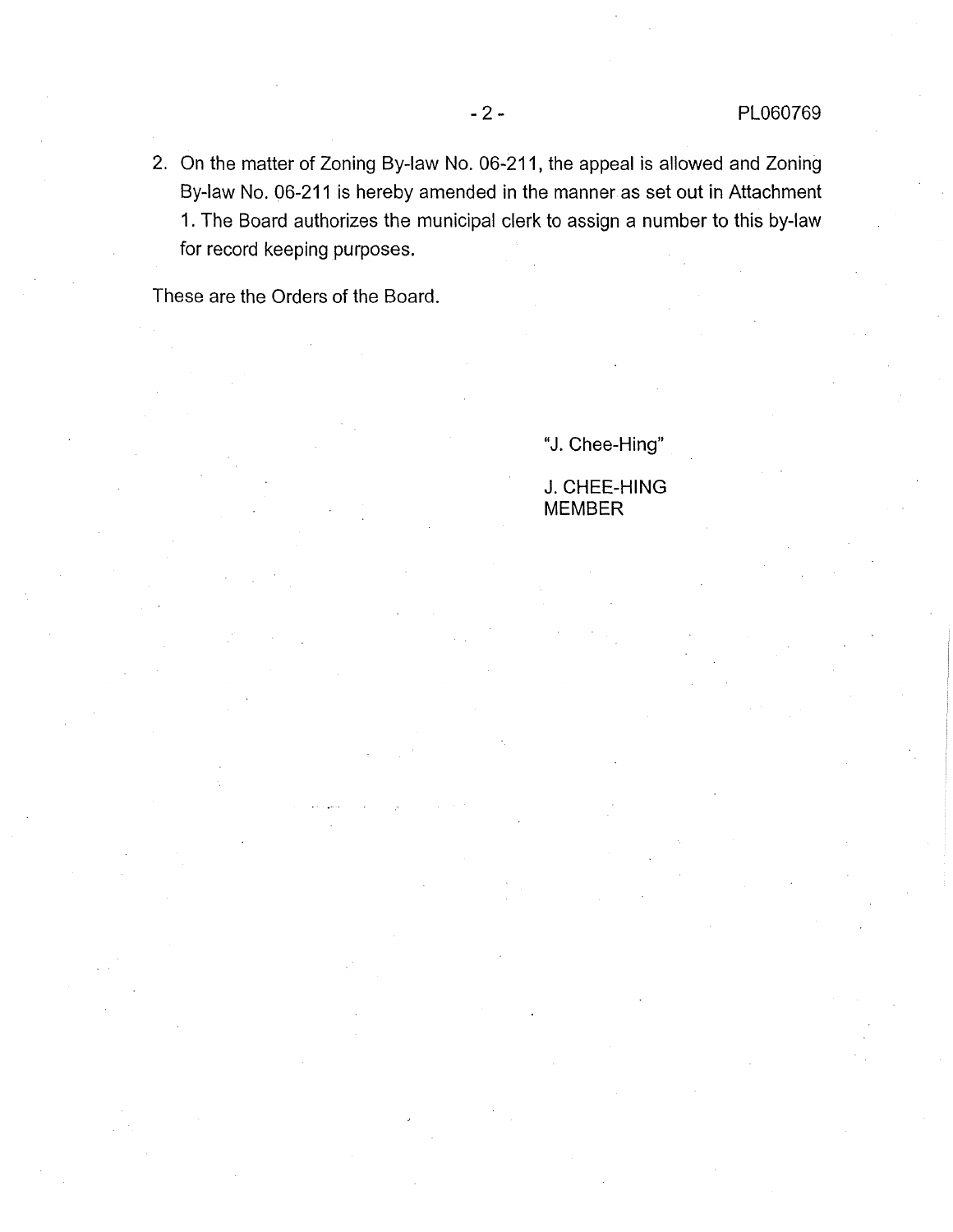# Attachment 1

## PL060759

#### Authority: Ontario Municipal Board Order

 $-3-$ 

#### **CITY OF HAMILTON**

#### BY-LAWNO.

### To amend Zoning By-law No. 6593 as amended by By-law No. 06-211 Respecting Lands Located at 281 Herkimer Street

Whereas By-law 06-211 was passed by the City of Hamilton on July 12, 2006;

And Whereas Diana McClure appealed By-law 06-211 to the Ontario Municipal Board;

And Whereas Diana McClure and the City of Hamilton agreed to resolve the appeal in accordance with this amendment;

And Whereas the Ontario Municipal Board approved the terms of settlement in accordance with this amendment;

NOW THEREFORE the Council of the City of Hamilton enacts as follows:

1. That the Preamble of By-law 06-211 be amended by adding the following paragraph:

> AND WHEREAS permitting commercial uses furthers the preservation of the cultural heritage values associated with this property, including but not limited to

- the introduction of branch banking in the late 19<sup>th</sup> and early 20<sup>th</sup> Century
- the original architectural configuration of the one-storey bank branch building being intact
- the building, its composition, layout, design and materials, being an excellent example of early 20<sup>th</sup> Century branch-type banking-an extremely well-preserved example of Edwardian architecture.

2. That Section 1 of By-law 06-211 be deleted and the following substituted:

Sheet No. W-14 of the District Maps, appended to and forming part of By-law No. 6593 (Hamilton), is amended,

by changing from the "D" (Urban Protected Residential  $(a)$  $-$  One and Two Family Dwellings, etc.) District to "D"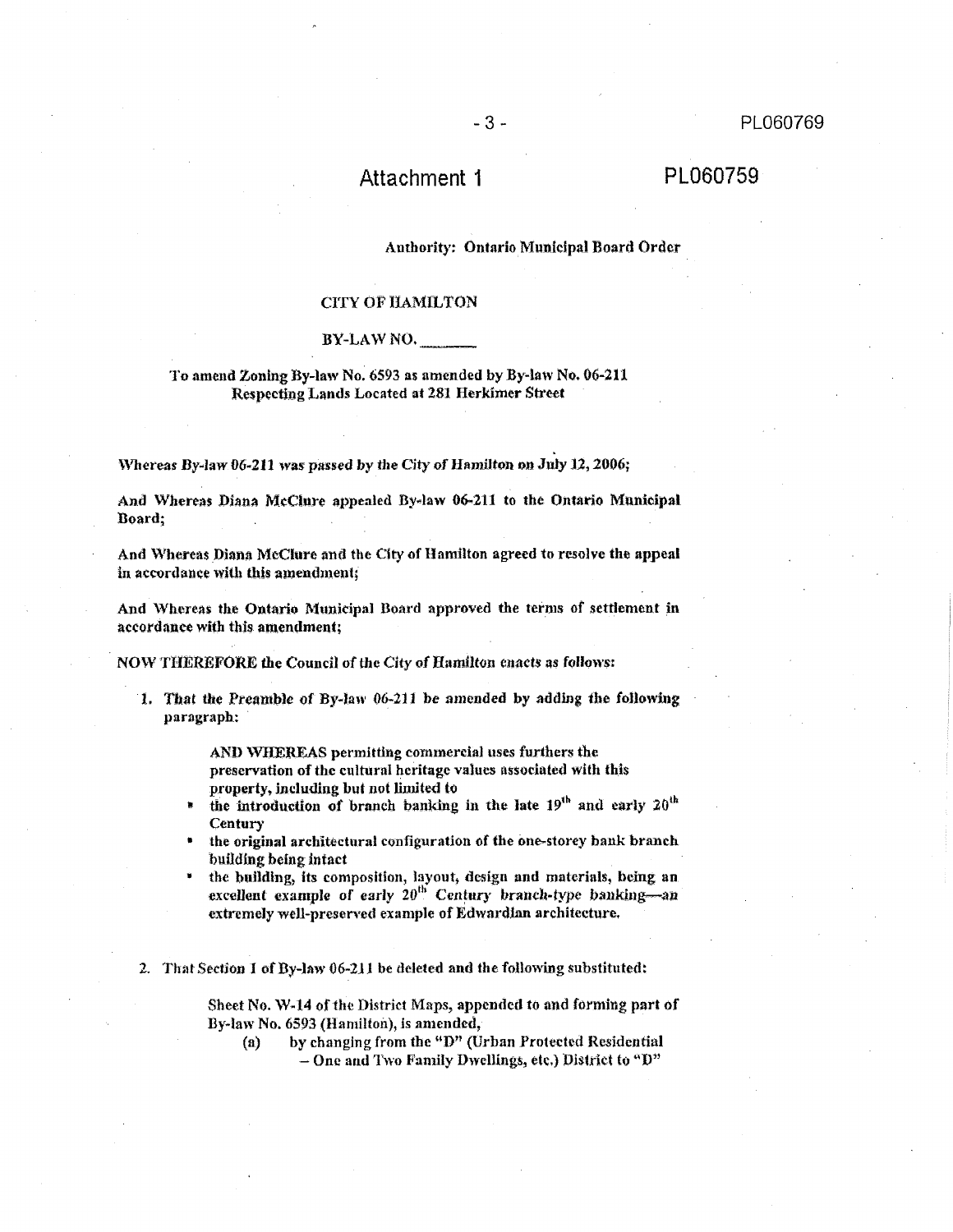## (Urban Protected Residential - One and Two Family Dwellings, etc.) District, Modified.

- 3. That all references to the " $H<sup>n</sup>$  (Community Shopping and Commercial, etc.) District and the associated regulations as contained in Section 14 of Zoning By-law 6593 be deleted and replaced with "D" (Urban Protected Residential - One and Two Family Dwellings, etc.) District, Modified and the associated regulations as contained in Section 10 of Zoning By-law 6593.
- 4. That Section 2 (a) of By-law 06-211 be amended by deleting "daycare" as a permitted use.
- 5. That Section 2 (d) and (c) of By-law 06-211 be deleted and the following substituted:
	- $(d)$ That notwithstanding any provision of Zoning By-law No. 6593, the rear yard and side yards shall provide landscaping and parking in substantial accordance with Schedule "B" attached, specifically providing two (2) angled parking spaces and landscaping as indicated.